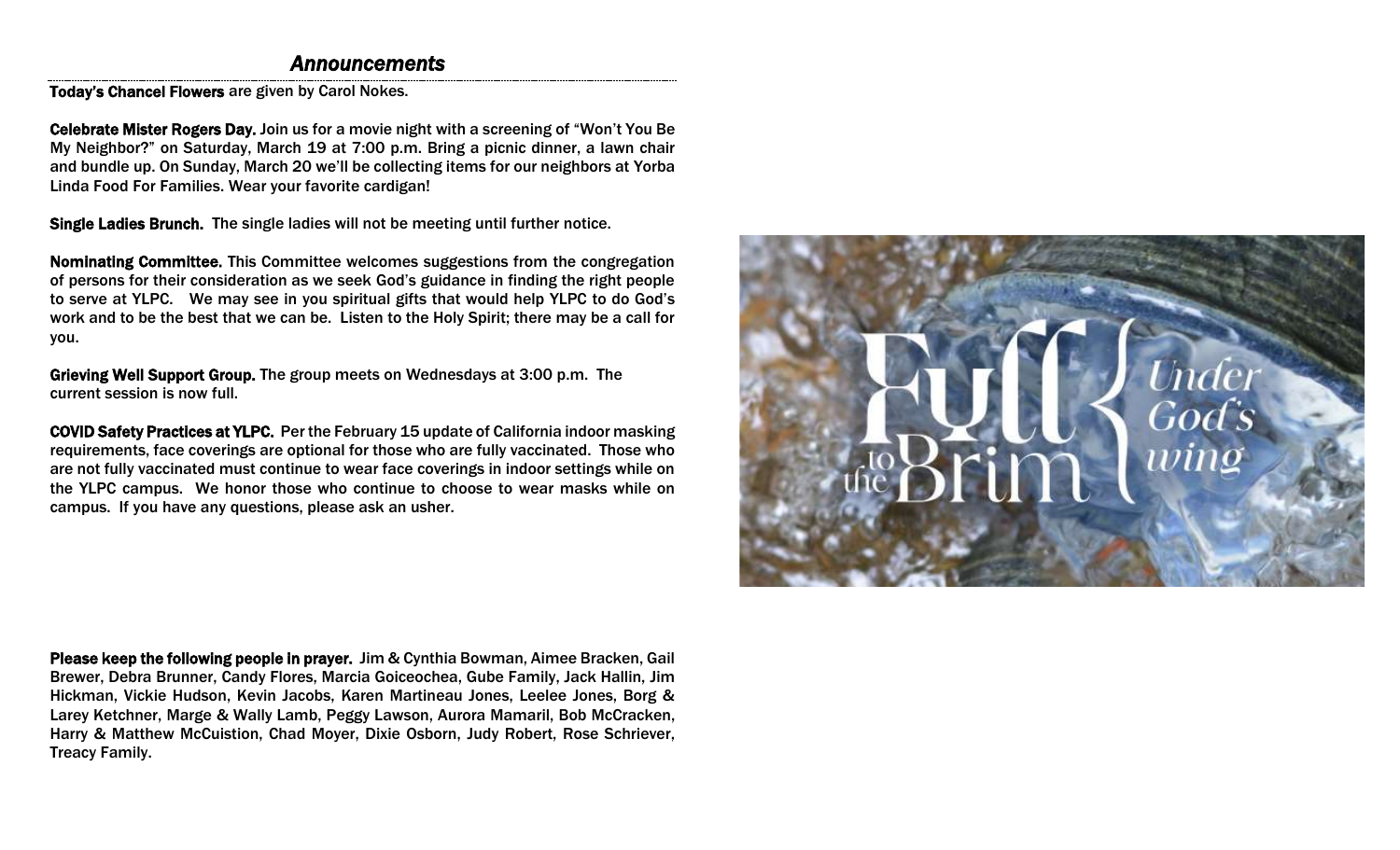

March 13, 2022 \*Please stand as you are able. *Congregation reads the text in bold italic print*.

#### GATHERING IN GOD'S NAME

WELCOME WELCOME **Rev.** Lynn Stone

**PRELUDE PRELUDE PRAISE Ye the Lord COVERTS ARRIVE ARRIVE PRELUDE** 

#### \*CALL TO WORSHIP Mike Jacobs

Leader: If God is a hen. *People: we are under God's wing.*  Leader: If God is a table, *People: we each have a seat.*  Leader: If God is a house. *People: we are safe from the storm.*  Leader: If God is a party, *People: we're invited to dance.*  Leader: If God is a melody, *People: our names are the lyrics.*  Leader: If this is God's house, *People: then all are welcomed. All are loved. All belong.*  Leader: Let us praise the Lord.

# *Upcoming Events*

Sundays @ 9:30 a.m. Worship Service Sundays @ 10:30 a.m. Youth Group Wednesdays @ 10:00 a.m. Chair Yoga Wednesdays @ 3:00 p.m. Grieving Well - Youth Lounge Thursdays @ 9:30 a.m. TLC Bible Study Thursdays @ 7:30 p.m. Chancel Choir Monday, March 14 @ 4:00 p.m. Caregiver Support Tuesday, March 15 @ 9:00 a.m. Lights of Los Ranchos Zoom Tuesday, March 15 @ 7:00 p.m. Session Meeting Saturday, March 19 @ 7:00 p.m. All Church Movie Night Sunday, March 20 @ 10:30 a.m. Mission Drop Off

All meetings on church campus unless otherwise noted.

*JoD Apitz, Music Ministry Assistant Jessica Nicholson, Director of Children's Music Janet Keulen Thorson, Director of Music Ministries/Organist Kim Wisnia, Director of Children's Ministries Sarah Adams, Office Manager Rev. Lynn Stone, Pastor*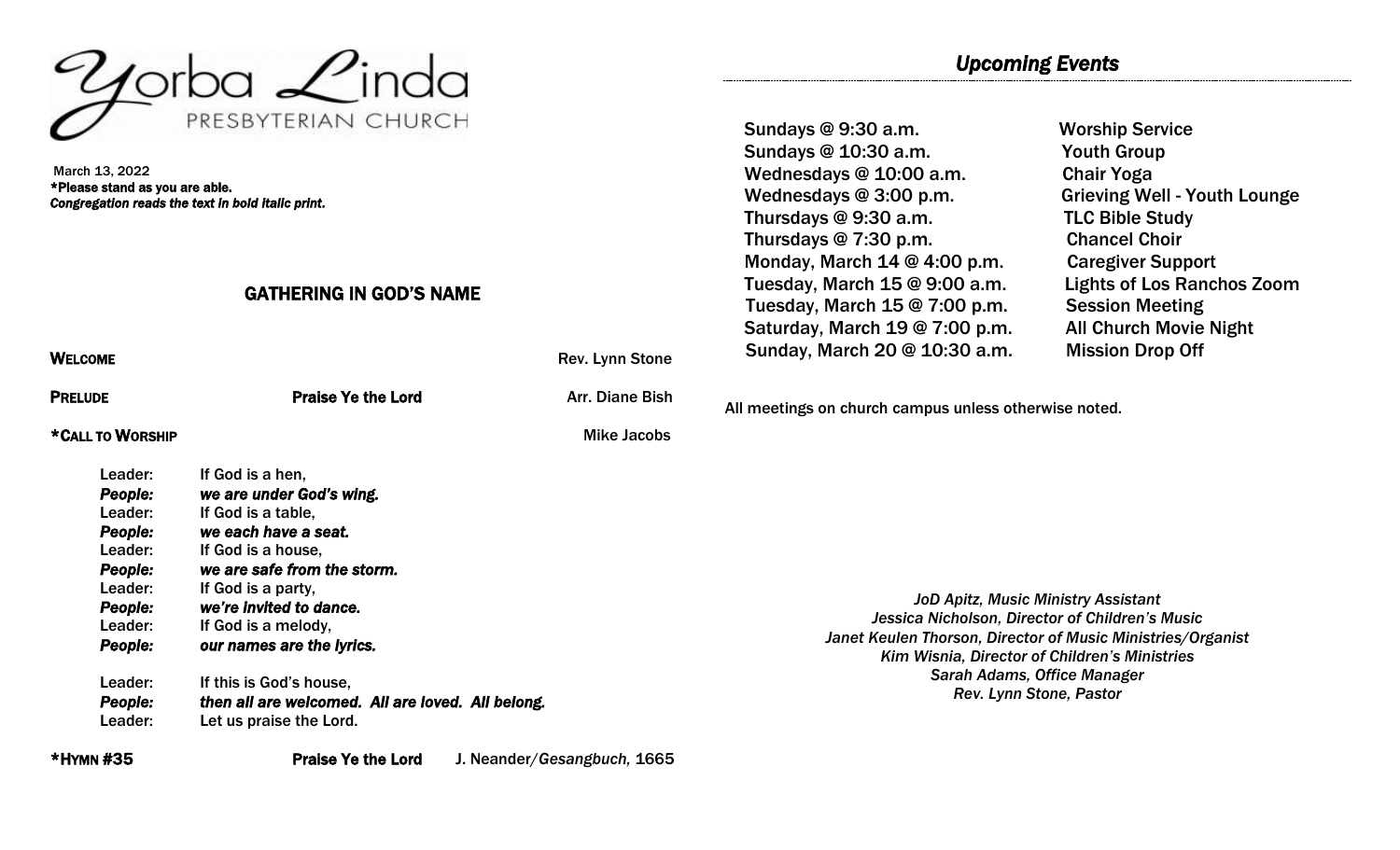### PRAYERS OF THE PEOPLE AND THE LORD'S PRAYER

*You may find the text of The Lord's Prayer on page 35 of the hymnal.*

#### PRESENTATION OF TITHES AND OFFERINGS

Invitation to the Offering

| The Offertory                                                                                                                                                                                                                                                                                                                                            | <b>Leaning on the Everlasting Arms</b>                                                                                                                                       | Arr. Joel Raney             | Leader:<br>People:<br>"I will keep on."                                                                                                                                                                                                                   | When the Pharisees tried to stop Jesus, Jesus said, |  |
|----------------------------------------------------------------------------------------------------------------------------------------------------------------------------------------------------------------------------------------------------------------------------------------------------------------------------------------------------------|------------------------------------------------------------------------------------------------------------------------------------------------------------------------------|-----------------------------|-----------------------------------------------------------------------------------------------------------------------------------------------------------------------------------------------------------------------------------------------------------|-----------------------------------------------------|--|
| *The Doxology                                                                                                                                                                                                                                                                                                                                            | <b>Praise God, from Whom All Blessings Flow</b><br>Praise God, from whom all blessings flow;<br>Praise Christ, all people here below;<br><b>Praise Holy Spirit evermore;</b> | <b>DUKE STREET</b>          | I will keep on healing.<br>I will keep on teaching.<br>I will keep on preaching.<br>I will keep on flipping the tables of injustice.<br>I will keep on treating every person like a child of God.<br>I will keep on believing that this world can change. |                                                     |  |
| Praise Triune God, whom we adore.<br>*Prayer of Dedication                                                                                                                                                                                                                                                                                               |                                                                                                                                                                              |                             | I will keep on<br>and keep on<br>and keep on until God's promised day.                                                                                                                                                                                    |                                                     |  |
| *HYMN #440<br>*BENEDICTION                                                                                                                                                                                                                                                                                                                               | <b>Jesus, Lover of My Soul</b>                                                                                                                                               | C. Wesley/Aberystwyth       | Forgive us, God, for the times when we stop.<br>Amen.                                                                                                                                                                                                     |                                                     |  |
| <b>POSTLUDE</b>                                                                                                                                                                                                                                                                                                                                          | <b>Voluntary on "Aberystwyth"</b>                                                                                                                                            | <b>Arr. James Mansfield</b> | (We silently confess our sins)                                                                                                                                                                                                                            |                                                     |  |
|                                                                                                                                                                                                                                                                                                                                                          |                                                                                                                                                                              |                             | <b>WORDS OF FORGIVENESS</b>                                                                                                                                                                                                                               |                                                     |  |
|                                                                                                                                                                                                                                                                                                                                                          |                                                                                                                                                                              |                             | Family of Faith, because Jesus' love just keeps going,<br>we can trust that love and grace exist for us.                                                                                                                                                  |                                                     |  |
| Liturgy adapted from text written by Sarah Speed   A Sanctified Art LLC   sanctifiedart.org<br>"Return to God" TEXT and MUSIC: Marty Haugen<br>© 1991 GIA Publications, Inc.<br>"Praise God, from Whom All Blessings Flow"<br>TEXT: Neil Weatherhogg © 1990 Neil Weatherhogg<br>Reprint with permission under One License #A-726252, All rights reserved |                                                                                                                                                                              |                             | So rest in this good news:<br>No matter what we do wrong or what we leave undone,<br>we are under God's wing.<br>We are loved, held, and forgiven.<br>Thanks be to God for a love like that!<br>Amen.                                                     |                                                     |  |

## CALL TO CONFESSION

#### PRAYER OF CONFESSION